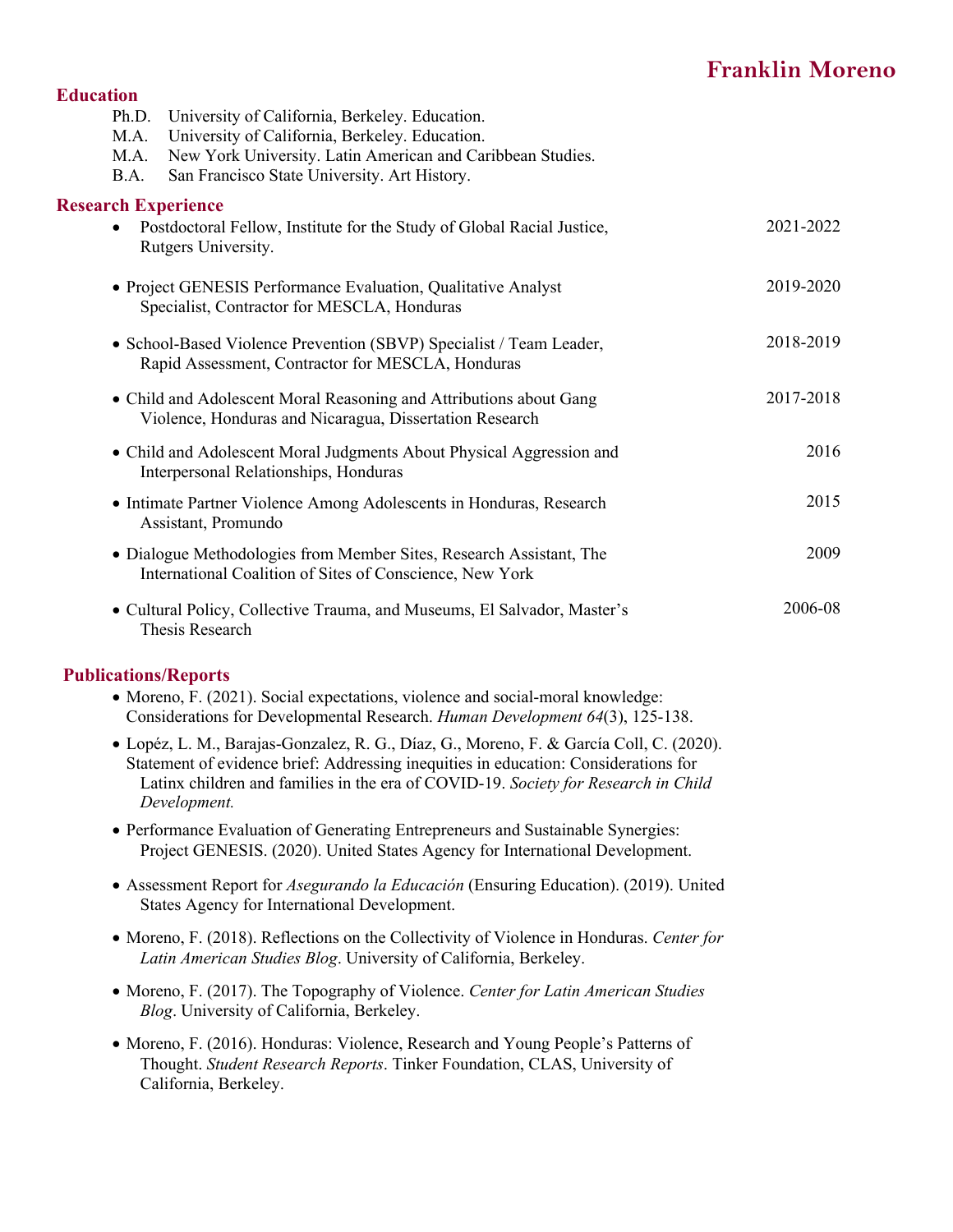# **Presentations**

| • Adaptive Elements of Violence, Jean Piaget Society Annual Meeting                                                                                                                                          | 2021            |
|--------------------------------------------------------------------------------------------------------------------------------------------------------------------------------------------------------------|-----------------|
| • Moral Reasoning about Mara-related Violence: Implications for<br>USAID's Risk Assessments and Violence Prevention Efforts in<br>Honduras. USAID/MESCLA, Honduras                                           | 2021            |
| • Ecological Dynamics of Violence in Honduras, Society for the<br>Psychological Study of Social Issues                                                                                                       | 2020            |
| • Performance Evaluation of Generating Entrepreneurs and<br>Sustainable Synergies: Project GENESIS, USAID, Honduras                                                                                          | 2020            |
| • School-Based Violence Rapid Assessment Report and Findings<br>Presentation, USAID, Honduras                                                                                                                | 2019            |
| • Moral Reasoning and Psychological Explanations about Gang-<br>Related Violence: A Comparative Study of Children and<br>Adolescents in Honduras and Nicaragua, Jean Piaget Society<br><b>Annual Meeting</b> | 2018            |
| • Moral Reasoning about Inflicting Harm and Interpersonal<br>Relationships, Society for Research in Child Development<br>Conference                                                                          | 2017            |
| • Moral Reasoning about Inflicting Harm and Interpersonal<br>Relationships, Tinker Foundation and Center for Latin American<br><b>Studies Research Symposium</b>                                             | 2017            |
| <b>Teaching Experience</b>                                                                                                                                                                                   |                 |
| • Adjunct Instructor, School of Interdisciplinary Studies and Education,<br>New York Institute of Technology                                                                                                 | 2016-2021       |
| • Adjunct Instructor, Department of History and Social Science,<br>Middlesex County College                                                                                                                  | 2015-2020       |
| • Graduate Student Instructor, Department of Psychology, University of<br>California, Berkeley                                                                                                               | 2013-2014; 2017 |
| • Restorative Justice Youth Workshop Educator, Centerforce, Oakland,<br><b>CA</b>                                                                                                                            | 2014            |
| <b>Professional Experience</b>                                                                                                                                                                               |                 |
| · Editorial Board, Berkeley Review of Education, University of California,<br>Berkeley                                                                                                                       | 2013-2015       |
| • Manager of Education Programs, El Museo del Barrio, NYC                                                                                                                                                    | 2009-2012       |
| • Board Trustee, New York City Museum Educators Roundtable                                                                                                                                                   | 2011-2012       |
| • Hispanic Leadership Institute, the Hispanic Institute/School of Public Affairs at<br>Baruch College, City University of New York                                                                           | 2009            |
| • Contributing Writer and Collaborator, Project Landings art series, Belize,<br>Cuba, Taiwan, U.S.                                                                                                           | 2007-2011       |
| • United States Marine Corps                                                                                                                                                                                 | 1997-2001       |